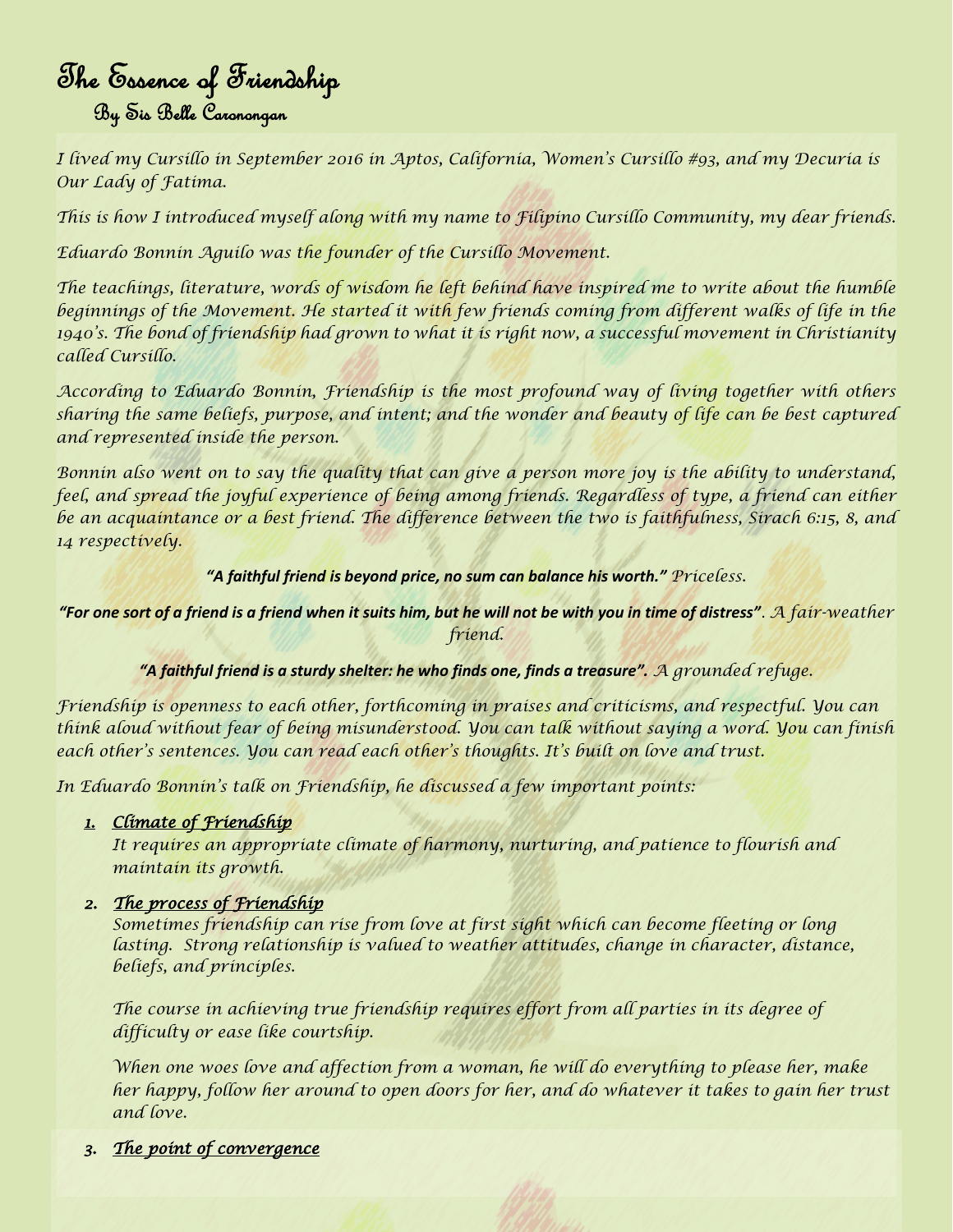*This is the point where the intentions of the two friends meet.* 

*Their shared enthusiasm produces the contentment and joy of knowing that each other exists, that each one matters, that each one has a special place in one another's heart, that both are part of each other's world in harmony and utmost bliss.* 

## *4. Paths*

*Friends can be someone's, but still be their own.* 

Each one chooses a path of life that leads to eternal happiness with God, which guides them in *the journey of salvation.* 

## *5. Pure Friendship*

*Real friendship must be sincere, disinterested, not influenced by considerations of personal advantage, and non-recoverable.* 

*We never count the cost in friendship, no competition as to who is better, who is giving more, or who is spending the most time for each other.* 

*Friendship is a mutual and continuous discovery of new qualities that enables us to live the amazement of new things, and when we see them alive in the life of friends, there is always something to tell, to comment on, and to share.* 

*Sometimes the talk drags on, the farewells never end, and most of the time, it even continues to virtual means i.e., texting, Zoom or Facetime.* 

## *6. Anchorage*

*Anchorage is a place of safety, stability, and a source of reassurance that provides a secure hold. It also represents overcoming adversity and being resilient in forgiving and asking for forgiveness. It bonds the friendship to be stronger and more stable through the years.* 

## *7. Friendship with Oneself*

*According to Bonnin, in any place or situation where every individual is regarded as a person and is respected and appreciated for what she or he is, the first step for each one of us to realize our true self, is acceptance of ourselves.* 

*Regardless of what other people think who you are, what matters most is who you accept you are.* 

## *8. Friendship with Christ*

*"Where there's two or three, Christ is in the midst" – the essence of a Group Reunion Team.* 

*Each Cursillista should belong to a group reunion gathered in friendship.* 

## *An excerpt from Bonnin's talk on Friendship:*

*"When the friendship between two friends is affirmed and strengthened by the friendship that both have with Christ, then the joy of being friends increases, and they enjoy a deeper level of friendship because the friendship forged and cultivated within the light of Christ and warmed by His grace seems to be supported and somehow secured by Him."*